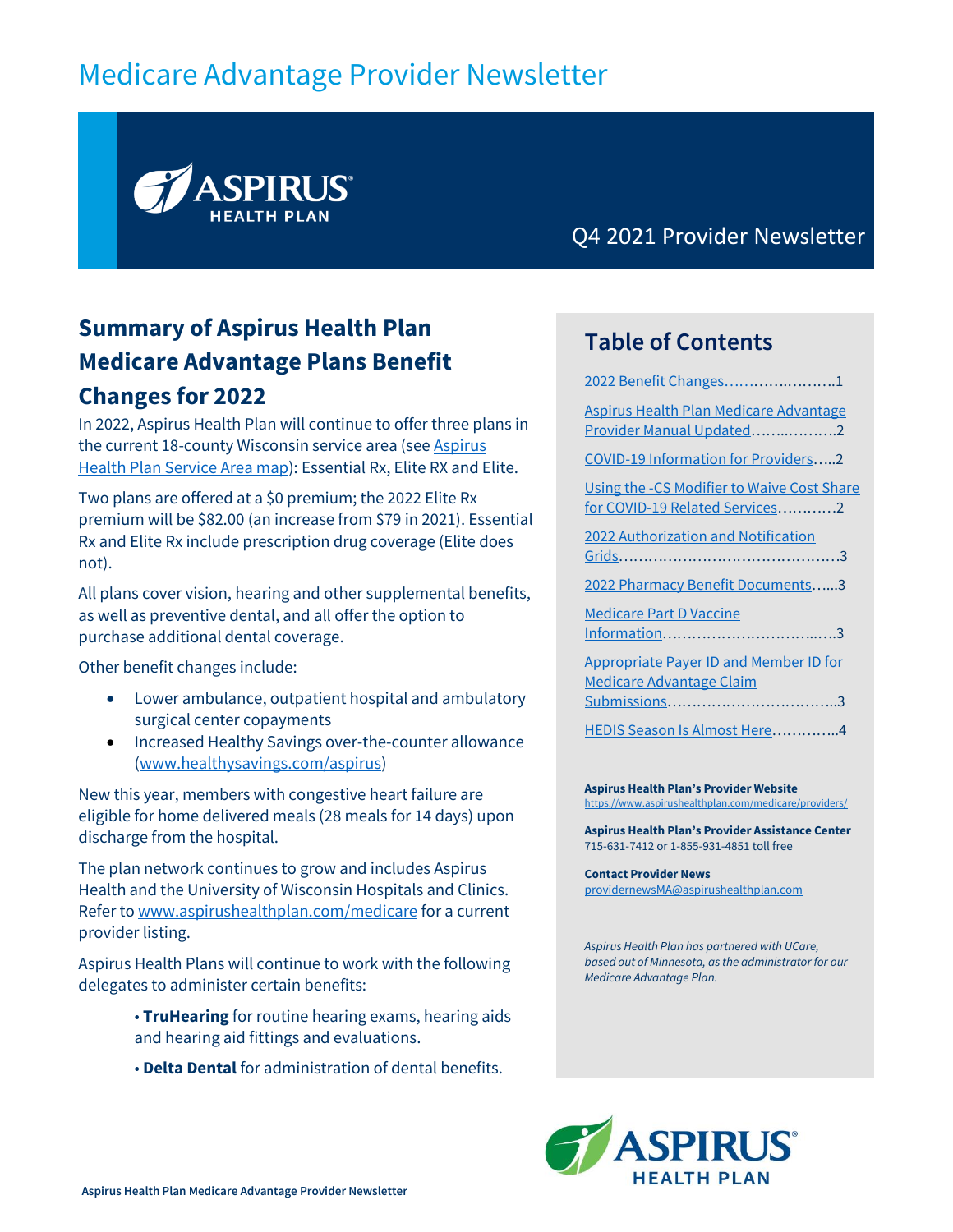In 2022, Aspirus Health Plan will use a new fitness benefit vendor. One Pass™ will offer member access to more than 20,000 on-demand and fitness classes, as well as workout builders, brain training programs and nearly 30,000 online and in-person social activities, community classes and events.

We have added a 2022 Product Information for Providers document to th[e provider website](https://www.aspirushealthplan.com/medicare/providers/) with this information and more to assist you in working with our Medicare Advantage members.

### <span id="page-1-0"></span>**Aspirus Health Plan Medicare Advantage Provider Manual Updated**

Aspirus Health Plan has updated the following chapters of the Medicare Advantage [Provider Manual:](https://www.aspirushealthplan.com/medicare/wp-content/uploads/provider/ahp-provider-manual/AspirusHealthPlanMedicareAdvantagePlansProviderManual.pdf)

- Provider Services
- Working with Delegated Business Services
- Provider Credentialing
- Claims & Payment
- Electronic Data Interchange
- Medical Necessity Criteria for Services Requiring Authorization
- Health Promotion
- Mental Health and Substance Use Disorder

Specific updates are defined in the Appendix.

#### <span id="page-1-1"></span>**COVID-19 Information for Providers**

The COVID-19 situation is changing quickly, and we are monitoring changes closely. To assist our provider partners in navigating this changing situation, Aspirus Health Plan has created and is maintaining a [COVID-19](https://www.aspirushealthplan.com/medicare/wp-content/uploads/provider/documents/COVIDInfoProviders_ASP.pdf)  [Information for Health Care Providers](https://www.aspirushealthplan.com/medicare/wp-content/uploads/provider/documents/COVIDInfoProviders_ASP.pdf) document on our Provider Website.

Recently, we updated the following sections:

- On the Billing and Payment page, CPT and HCPCS codes were updated for COVID-19 related services diagnostic testing.
- On the Billing and Payment page, COVID-19 vaccine guidelines were added or updated. Coding guidance for the administration of the COVID-19 vaccine in a patient's home was added.
- On the Billing and Payment page, added a section on Monoclonal Antibodies.
- On the Authorizations page, the end date for the waiving of authorization for post-acute services was extended from October 31, 2021, to January 31, 2022.

Aspirus Health Plan is monitoring inquiries for common questions and will update these web pages with additional information as it becomes available. We recommend [visiting the website](https://www.aspirushealthplan.com/medicare/providers/) regularly for the latest information.

# <span id="page-1-2"></span>**Appropriate Use of the -CS Modifier to Waive Cost-Share for COVID-19 Related Services**

Providers are asked to check their billing processes and systems to make sure the -CS modifier is being used correctly. The -CS modifier should be used to identify when cost-share for Medicare members should be waived for services related to testing and evaluation of COVID-19.

Aspirus Health Plan continues to see claims related to testing and evaluation of COVID-19 where the -CS modifier is **not** being appended. Other claims are being submitted with the -CS modifier appended for services where no testing has been done, the service provided is not waiver eligible and/or the diagnosis is unrelated to

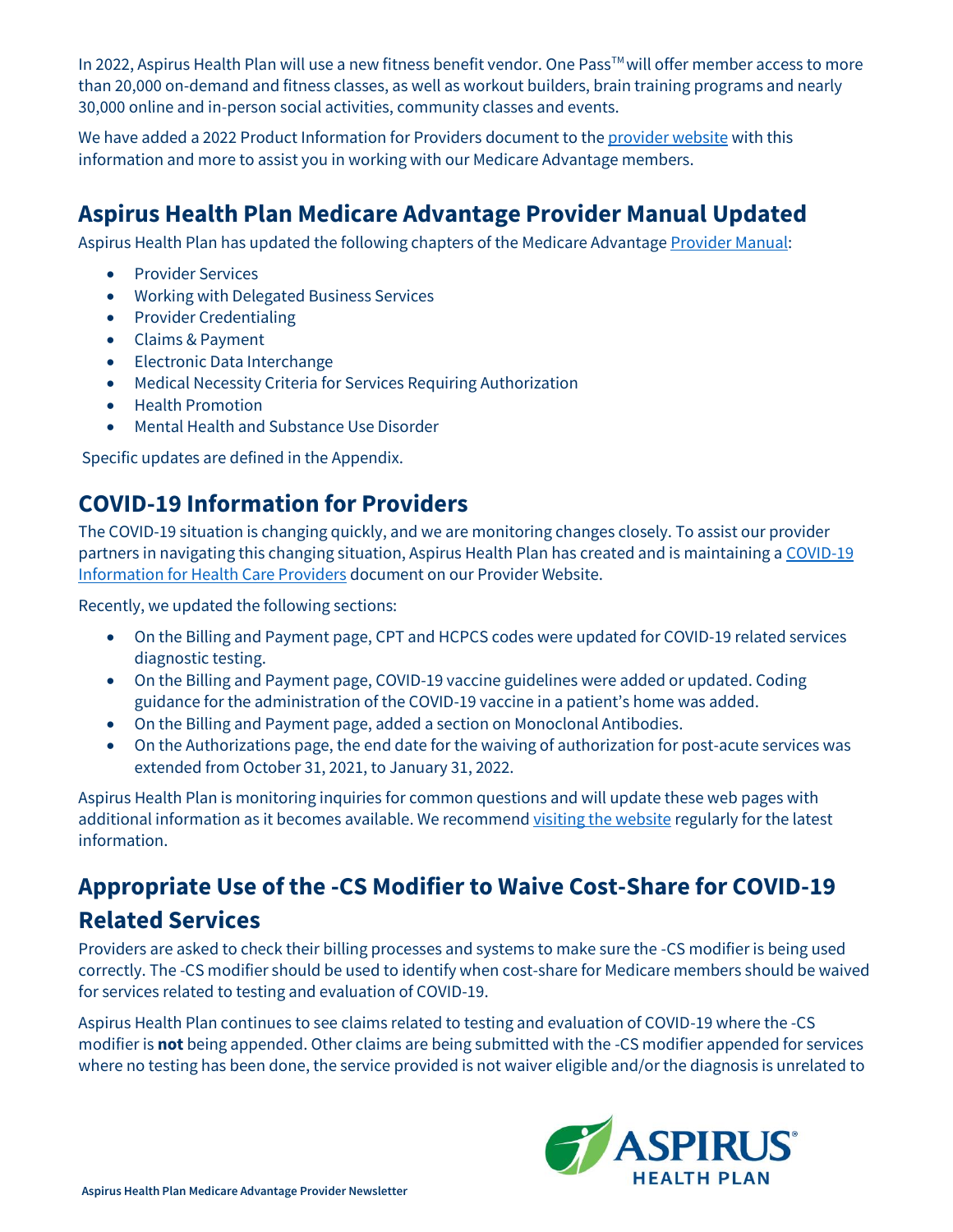COVID-19. The most current list of Centers for Medicare & Medicaid Services (CMS) waivered services can be found [here.](https://www.cms.gov/outreach-and-educationoutreachffsprovpartprogprovider-partnership-email-archive/2020-04-07-mlnc-se#_Toc37139913)

Appropriate use of the modifier will ensure that members receive the correct benefit for COVID-19 related services.

#### <span id="page-2-0"></span>**2022 Authorization and Notification Grids Now Available**

The 2022 medical, mental health & substance use disorder services and pharmacy authorization requirements are now posted on the website.

Please find them at [www.aspirushealthplan.com/medicare/providers](http://www.aspirushealthplan.com/medicare/providers) on the [Authorizations page.](https://www.aspirushealthplan.com/medicare/providers/authorizations/)

#### <span id="page-2-1"></span>**2022 Pharmacy Benefit Documents**

Documents related to the 2022 Aspirus Health Plan formulary are now available at [www.aspirushealthplan.com/medicare/formulary/.](https://www.aspirushealthplan.com/medicare/formulary/)

From late October through November, Aspirus Health Plan is sending letters to Medicare members and providers impacted by the following:

- Formulary removals
- Added Prior Authorization
- Up-tiered drugs to facilitate drug therapy adjustments, if appropriate, prior to the next calendar year

The goal of the 2022 changes is to enhance the safe use of medications and offer the most clinically and costeffective therapy for members.

Additional pharmacy information for providers, including Medical Injectable Drug Prior Authorization Resources can be found on the [Medicare Pharmacy page](https://www.aspirushealthplan.com/medicare/providers/pharmacy/) of the Provider Website.

#### <span id="page-2-2"></span>**Reminder: Medicare Part D Vaccine Information**

As a reminder, Aspirus Health Plan denies claims for providers administering Part D vaccines in their clinics.

The preferred method is to have Part D vaccination provided at a pharmacy provider. A member would buy a Part D vaccine at a pharmacy and have it administered at the pharmacy. The member would only be responsible for the coinsurance or copayment.

Additional information is available in the Claims & Payment section of the [Provider Manual.](https://www.aspirushealthplan.com/medicare/wp-content/uploads/provider/ahp-provider-manual/AspirusHealthPlanMedicareAdvantagePlansProviderManual.pdf)

## **Appropriate Payer ID and Member ID Needed for Medicare Advantage Claim Submissions**

The Aspirus Health Plan Medicare Advantage plans Payer ID is **36483** (effective Jan. 1, 2021) for claims submissions. Providers are responsible for confirming with their clearinghouse that the correct payer ID is being used to submit Medicare Advantage claims to Aspirus Health Plan. If you have questions about Electronic Data Interchange (EDI) transactions, please emai[l EDIsupportMA@aspirushealthplan.com.](mailto:EDIsupportMA@aspirushealthplan.com)

The Member ID for Aspirus Health Plan Medicare Advantage plans can be found on the Member ID card, as shown in the sample below. The Member ID is always 9 digits (with no alpha characters.)